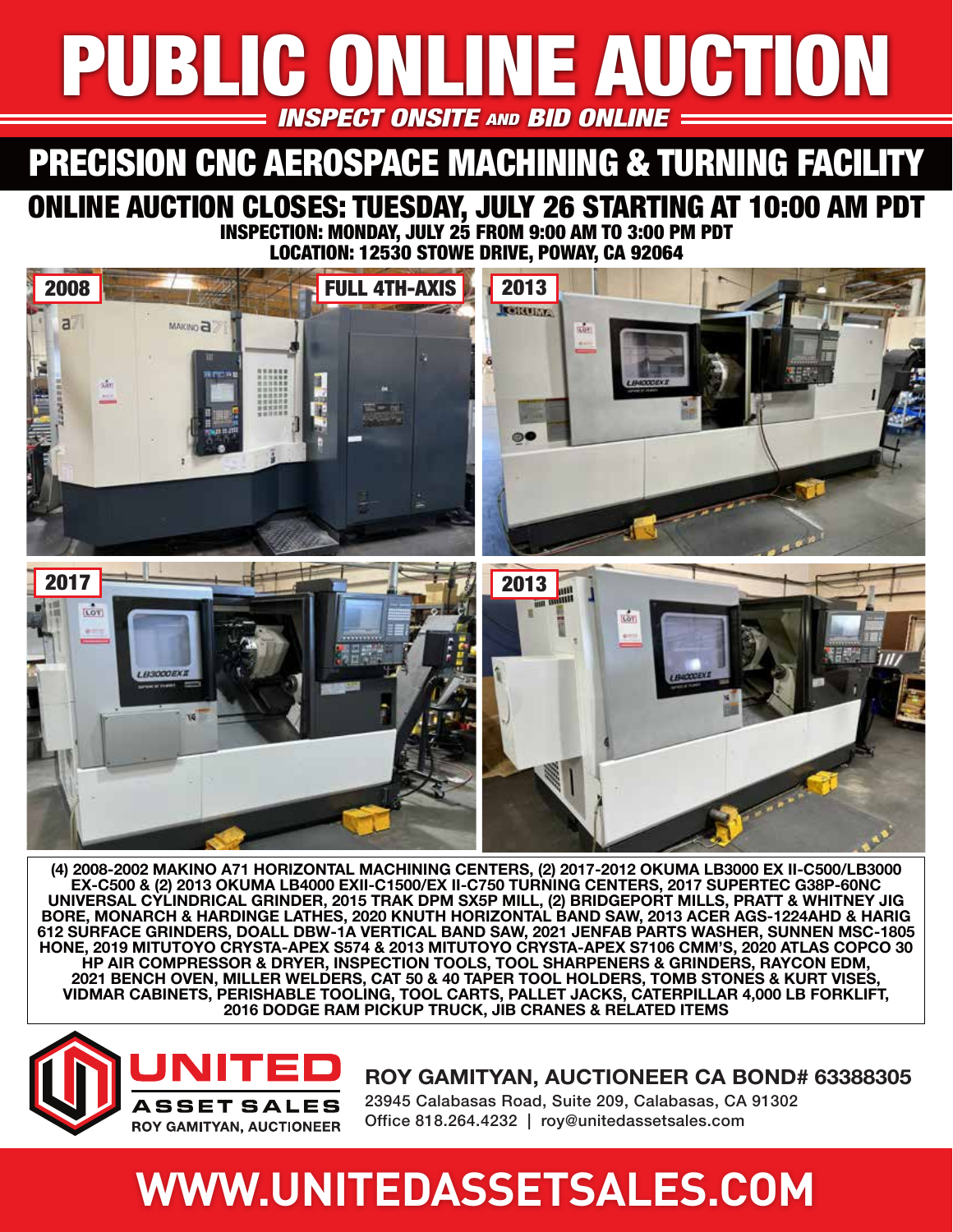## PUBLIC ONLINE AUCTION

INSPECT ONSITE AND BID ONLINE

### **PRECISION CNC AEROSPACE MACHINING & TURNING FACILITY**

#### ONLINE AUCTION CLOSES:

**TUESDAY, JULY 26 STARTING AT 10:00 AM PDT**

#### INSPECTION:

**MONDAY, JULY 25 FROM 9:00 AM TO 3:00 PM PDT**

#### INSPECTION LOCATION:

**12530 STOWE DRIVE, POWAY, CA 92064**

TERMS OF PAYMENT: **NO DEBIT OR CREDIT CARDS! CASHIER'S CHECK, BUSINESS CHECK WITH BANK LETTER OF GUARANTEE, BANK WIRE TRANSFER. FULL PAYMENT MUST BE MADE NO LATER THAN 24 HOURS OF WINNING BID.** 

#### REMOVAL:

**ALL ITEMS MUST BE REMOVED NO LATER THAN FRIDAY, AUGUST 12. NO EXCEPTIONS. PREPPING, LOADING & TRUCKING IS THE RESPONSIBILITY OF THE BUYER.**

#### BUYER'S PREMIUM:

**15% FOR ALL PURCHASES.**

#### **COMPLETE CATALOG & BIDDING INFO: WWW.UNITEDASSETSALES.COM**

**IF YOU OR SOMEONE YOU KNOW WOULD LIKE TO HAVE AN AUCTION SALE, CALL US: 818.264.4232. WE OFFER THE BEST FINDER'S FEE IN THE BUSINESS.**

#### **ONLINE BIDDING PROVIDED BY**

# **BidSpotter**



### **WWW.UNITEDASSETSALES.COM**

**23945 Calabasas Rd., Ste. 209, Calabasas, CA 91302 Office 818.264.4232 | roy@unitedassetsales.com**

> **ROY GAMITYAN, AUCTIONEER CA Bond# 63388305**

#### COORDINATE MEASURING MACHINES & INSPECTION

2019 MITUTOYO CRYSTA-APEX S574, MITUTOYO RENISHAW PH-10M PLUS PROBE, MCOSMOS 4.2 METROLOGY SOFTWARE PROGRAM, S/N 81531129

2013 MITUTOYO CRYSTA-APEX S7106, RENISHAW PH10MQ ARTICULATING PROBE, MCOSMOS 4.0 METROLOGY SOFTWARE PROGRAM, RENISHAW STYLUS CHANGE SYSTEM, S/N 64271223

MASTER VIEW MV-14 OPTICAL COMPARATOR, S/N 424-9312

GRANITE SURFACE PLATES, HEIGHT GAGES, CADILLAC GAGES, PIN GAGES, PLUG GAGES, GO NO GO'S, GAGE BLOCKS, INSIDE/OUTSIDE MICS, DIAL INDICATORS, V BLOCKS AND RELATED ITEMS

#### DON'T MISS THIS SALE, FOR ONLINE BIDDING, WWW.UNITEDASSETSALES.COM







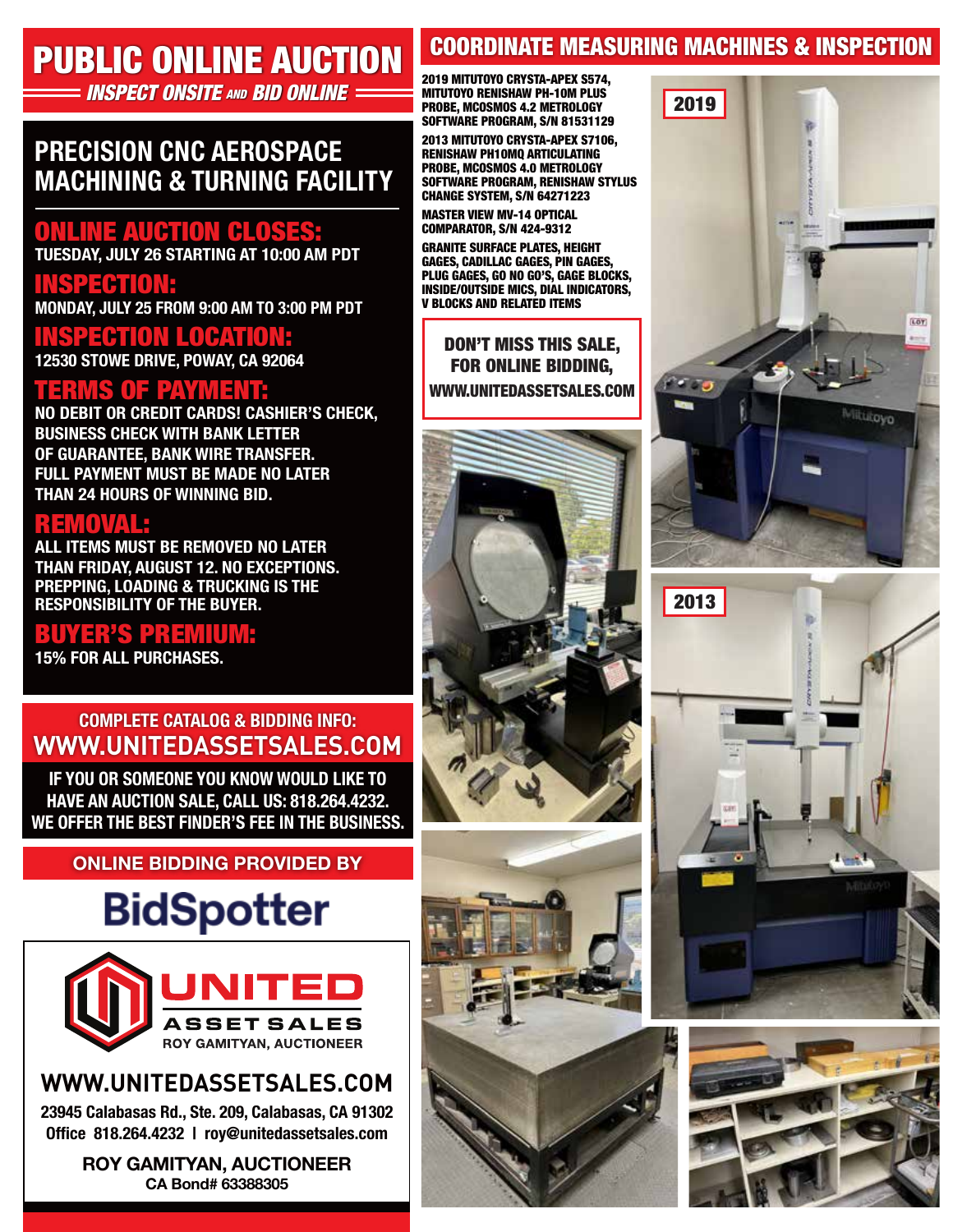#### TURNING CENTERS

2013 OKUMA LB4000 EXII-C1500, OSP-P300L CNC CONTROL, 10" KITAGAWA CHUCK, 2-AXIS, SWING: 26.38", SWING OVER CROSS SLIDE: 18.9", TURNING DIAMETER: 18.9" CENTER DISTANCE 84.650", BAR CAPACITY: 3.58", X AXIS TRAVEL: 11.81", Z AXIS TRAVEL: 62.6", RAPID TRAVERSE (X/Z): 984/1,181 IPM, SPINDLE NOSE: A2-11, SPINDLE SPEED: 3,000 RPM, MAIN MOTOR: 40 HP, PROGRAMMABLE TAILSTOCK, 12-STATION TURRET, CHIP CONVEYOR, S/N 169491

2013 LB4000 EX II-C750, OSP-P300L CNC CONTROL, 10" KITAGAWA CHUCK, 2-AXIS, SWING: 26.38", SWING OVER CROSS SLIDE: 18.9", TURNING DIAMETER: 18.9" CENTER DISTANCE 59.84", BAR CAPACITY: 3.58", X AXIS TRAVEL: 11.81", Z AXIS TRAVEL: 62.6", RAPID TRAVERSE (X/Z): 984/1,181 IPM, SPINDLE NOSE: A2-11, SPINDLE SPEED: 3,000 RPM, MAIN MOTOR: 40 HP, PROGRAMMABLE TAILSTOCK, 12-STATION TURRET, LNS TURBO CHIP CONVEYOR, S/N 171558

2017 OKUMA LB3000 EX II-C500, OSP-P300LA CNC CONTROL, 2-AXIS, 8" KITAGAWA CHUCK, SWING: 22.83", TURNING DIAMETER: 16.14", CENTER DISTANCE: 40.16", BAR CAPACITY: 3.15", X AXIS TRAVEL: 10.24", Z AXIS TRAVEL: 41.93", RAPID TRAVERSE (X/Z): 984/1,181 IPM, SPINDLE NOSE: A2-8, SPINDLE SPEED 4,200 RPM, MAIN MOTOR: 30 HP, TAILSTOCK, 12-STATION TURRET CAPACITY, MAYFRAN CHIP CONVEYOR, S/N 207455; (DELIVERY ON 3-9-2018)

2012 OKUMA LB3000 EX-C500, OSP-P200LA CNC CONTROL, 2-AXIS, 8" KITAGAWA CHUCK, SWING: 22.83", TURNING DIAMETER: 16.14", CENTER DISTANCE: 40.16", BAR CAPACITY: 3.15", X AXIS TRAVEL: 10.24", Z AXIS TRAVEL: 41.93", RAPID TRAVERSE (X/Z): 984/1,181 IPM, SPINDLE NOSE: A2-8, SPINDLE SPEED 4,200 RPM, MAIN MOTOR: 30 HP, PROGRAMMABLE TAILSTOCK, 12-STATION TURRET CAPACITY, MAYFRAN CHIP CONVEYOR, S/N 163901



#### TOOLING & RELATED ITEMS

VIDMAR CABINETS, DRILL CABINETS, KURT VISES, TOMBSTONES, CARBIDE ENDMILLS, ENDMILLS, REAMERS, CORNER ROUNDERS, KEYWAY CUTTER, DOVETAIL CUTTERS, TAPS, DRILL BITS, THROUGH COOLANT BITS, CAT 40 & 50 TOOL HOLDERS, CARBIDE INSERTS, TOOL HOLDER CARTS, INDUSTRIAL FANS, SHOP BENCHES, LATHE CUTTERS, HAND TOOLS, ELECTRIC HAND TOOLS, MISC. MATERIAL, SHOP CARTS, DRILL INDEXES, DRILL PRESSES, FLEX COLLETS, 5C COLLETS, BELT SANDERS, MATERIAL RACKS AND MORE!













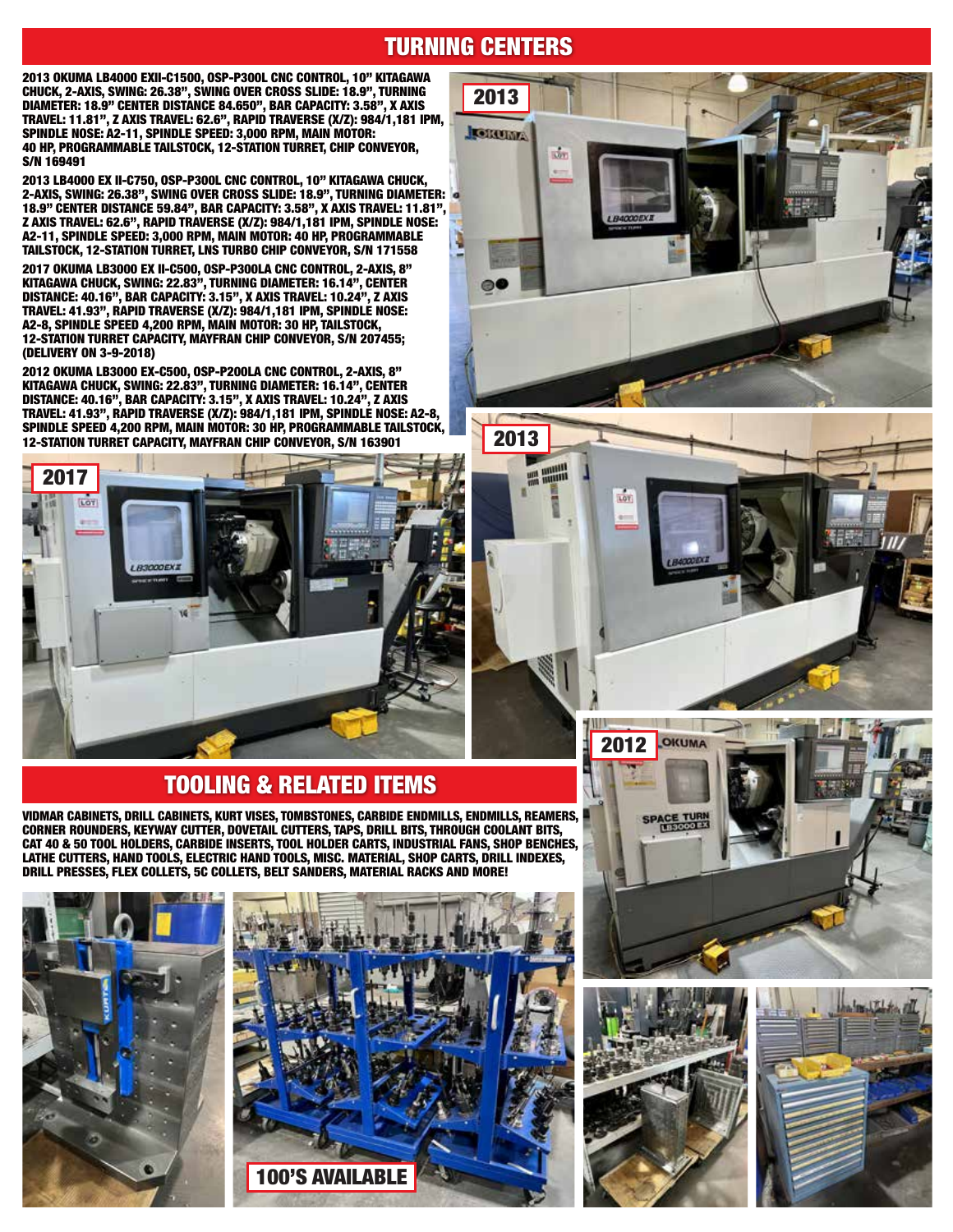#### **HORIZONTAL MACHINING CENTERS** 2005

(3) 2008-2005 MAKINO A71, PROFESSIONAL 5 (FANUC 31IM) CNC CONTROL, SUPER GEOMETRIC INTELLIGENCE, FULL B-AXIS CONTOURING, TRAVELS: XYZ 28.7" X 28.7" X 31.5", 19.7" X 19.7" DUAL PALLETS, CAT 50 TAPER, 10,000 RPM SPINDLE, 40 HP, COOLANT THRU SPINDLE (HIGH PRESSURE) AND AIR, 60-STATION TOOL CHANGER, CHIP CONVEYOR, S/N'S 701, 486, 299

2002 MAKINO A71, PROFESSIONAL 3 (FANUC 16IM) CNC CONTROL, SUPER GEOMETRIC INTELLIGENCE, FULL B-AXIS CONTOURING, TRAVELS: XYZ 28.7" X 28.7" X 31.5", 19.7" X 19.7" DUAL PALLETS, CAT 50 TAPER, 10,000 RPM SPINDLE, 40 HP, COOLANT THRU SPINDLE (HIGH PRESSURE) AND AIR, 60-STATION TOOL CHANGER, MOSNIC CHIP CONVEYOR, S/N 17





## AS9100 / ISO 9001 CERTIFIED AEROSPACE MACHINE SHOP

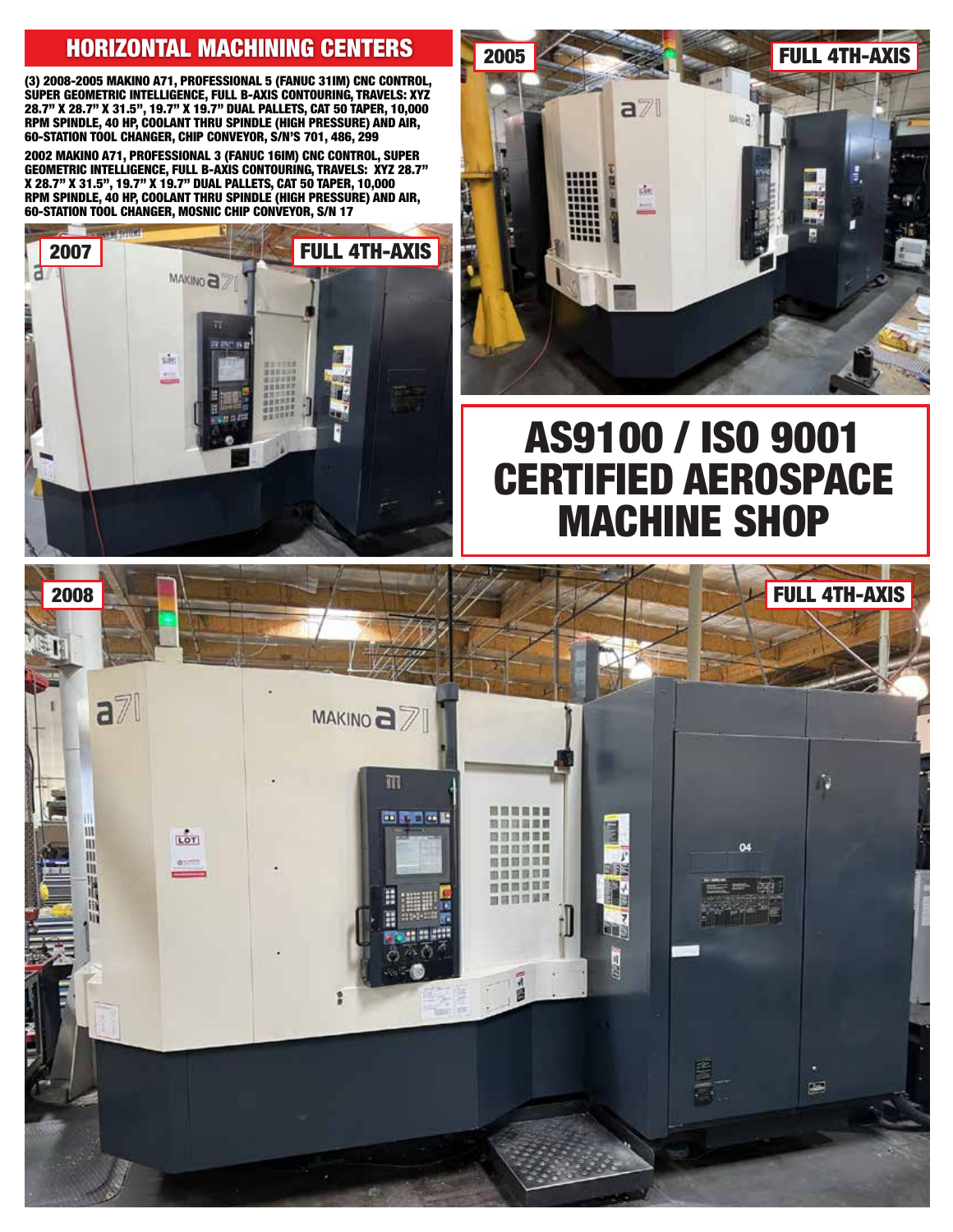#### TOOLROOM EQUIPMENT **SUPPORT EQUIPMENT**

2015 TRAK DSMSX5P BED MILL, PROTO TRAK SMX CNC CONTROL, 3-AXIS, TRAVELS: 40" X 20" X 20", 50" X 10" BED, POWER DRAW BAR, CAT 40 TORQUE-RITE, 5 HP, 90 DEG SWIVEL HEAD, S/N 151DM618

(2) BRIDGEPORT MILLS, NEWALL XY DRO, RAISER BLOCK, S/N'S 281161, 280380

PRATT & WHITNEY 2A JIG BORER, S/N 24753 MONARCH 16" X 54" CC LATHE, 12" CHUCK, TAILSTOCK, ACU-RITE DRO, S/N 37628 HARDINGE HC LATHE, 5-STATION TURRET, COLLET CLOSER





2020 KNUTH ABS 320 B AUTOMATIC HORIZONTAL BAND SAW, 12" X 12" CAPACITY, 3 HP, COOLANT, ROLLER FEED CONVEYOR, S/N 4897

2013 ACER AGS-1224AHD SURFACE GRINDER, NEWALL DRO, S/N N1304199-A

DOALL DBW-1A VERTICAL BAND SAW, DUAL TABLE, S/N 5418028 SUNNEN MSC-1805 HONE, S/N 91957 SUNNEN TS-100 TOOL SHARPENER OPTIMA DRILL BIT GRINDER RAYCON EDM, NEWALL DRO HARIG 612 SURFACE GRINDER MAKINO C-40 TOOL GRINDER, S/N E52-7672



MILLER SYNCROWAVE 350 & DELTA WELD 650 WELDERS

2021 QUINCY LAB 21-350 CONVECTIONAL OVEN, B23-06906









2017 SUPERTEC G38P-60NC UNIVERSAL CYLINDRICAL GRINDER, 14" X 24", SWING OVER TABLE 15", MAX. GRINDING DIAMETER 14", DISTANCE BETWEEN CENTERS: 24", MAX. LOAD BETWEEN CENTERS: 330 LBS, WHEEL HEAD HAND FEED TRAVEL: 7.8", AUTO INFEED INCREMENT: 0.0001 - 0.0999", AUTO RAPID INFEED: 1.75", SWIVEL: +/- 30 DEG, GRINDING WHEEL DIMS: 16" X 2"W X 5" BORE, GRINDING WHEEL SPEED: 1,650 RPM, GRINDING SPINDLE MOTOR: 7.5 HP TABLE, SWIVEL: +/- 9 DEG, TRAVERSE SPEEDS (INF VARIABLE): 1.2 - 275 IPM, WORK HEAD SWIVEL: 90 DEG, COOLANT SYSTEM, 2-AXIS DRO, MITSUBISHI GOT 1000 CNC CONTROL, S/N GC15010











2013